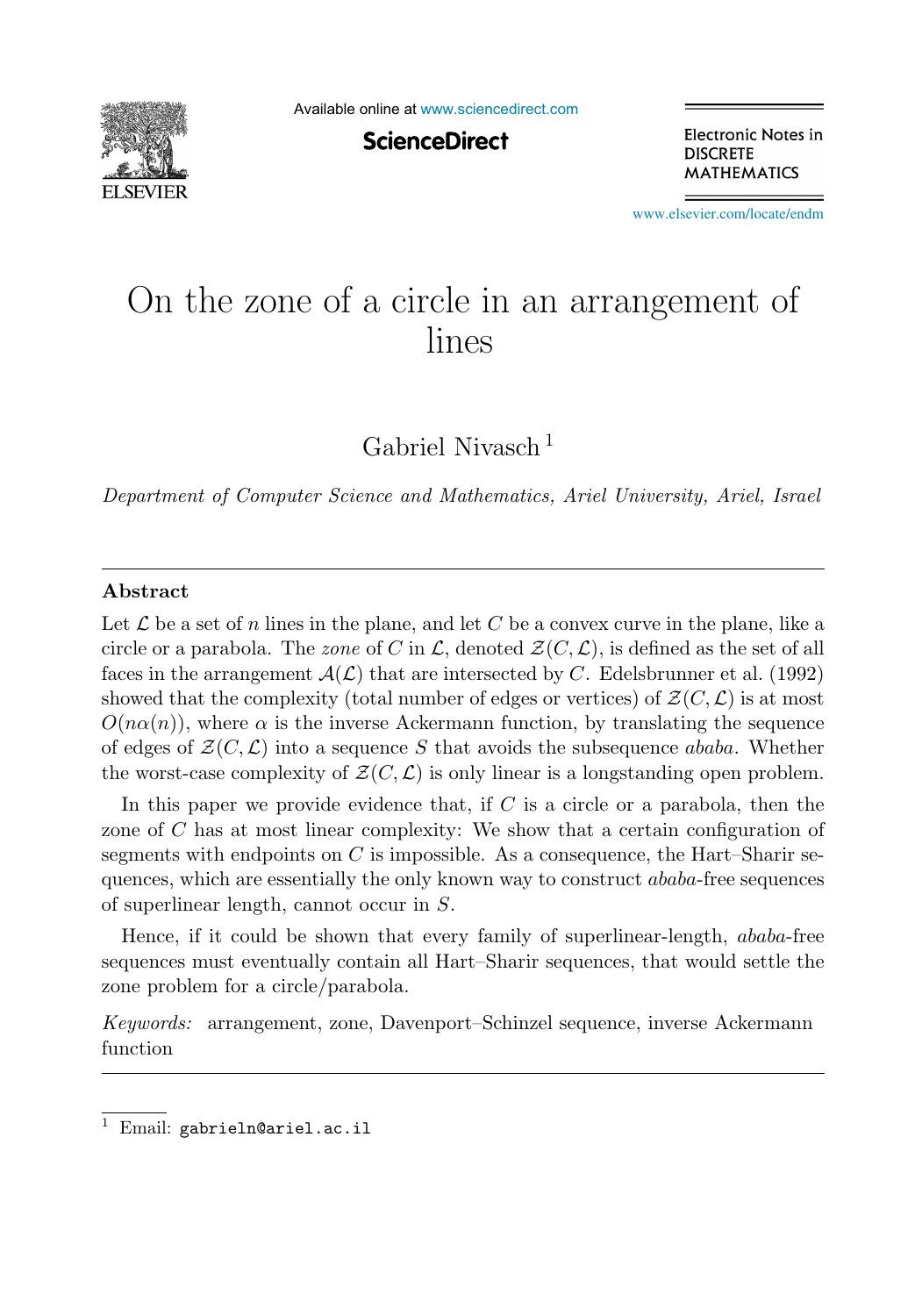## **1 Introduction**

Let  $\mathcal L$  be a set of n lines in the plane. The arrangement of  $\mathcal L$ , denoted  $\mathcal A(\mathcal L)$ , is the partition of the plane into vertices, edges, and faces induced by  $\mathcal{L}$ . Let C be another object in the plane. The zone of C in  $\mathcal{L}$ , denoted  $\mathcal{Z}(C,\mathcal{L})$ , is defined as the set of all faces in  $\mathcal{A}(\mathcal{L})$  that are intersected by C. The *complexity* of  $\mathcal{Z}(C,\mathcal{L})$  is defined as the total number of edges, or vertices, in it.

The celebrated zone theorem states that, if C is another line, then  $\mathcal{Z}(C,\mathcal{L})$ has complexity  $O(n)$  (Chazelle et al. [3]; see also Edelsbrunner et al. [5], Matoušek  $[12]$ ).

If C is a convex curve, like a circle or a parabola, then  $\mathcal{Z}(C,\mathcal{L})$  is known to have complexity  $O(n\alpha(n))$ , where  $\alpha$  is the very-slow-growing inverse Ackermann function (Edelsbrunner et al. [5]; see also Bern et al. [2], Sharir and Agarwal [21]). More specifically, the *outer zone* of  $\mathcal{Z}(C,\mathcal{L})$  (the part that lies outside the convex hull of C) is known to have complexity  $O(n)$ , whereas the complexity of the *inner zone* is only known to be  $O(n\alpha(n))$ . Whether the complexity of the inner zone is linear as well is a longstanding open problem [2,21].

In this paper we make progress towards proving that the inner zone of a circle, or a parabola, in an arrangement of lines has linear complexity. The problem is more naturally formulated with a circle, but a parabola is easier to work with. Therefore, throughout most of this paper we will take for concreteness C to be the parabola  $y = x^2$ . In the full version of this paper we show how to modify our argument for the case of a circle.

#### 1.1 Davenport–Schinzel sequences and their generalizations

Let S be a finite sequence of symbols, and let  $s \geq 1$  be a parameter. Then S is called a Davenport–Schinzel sequence of order s if every two adjacent symbols in S are distinct, and if S does not contain any alternation  $a \cdots b \cdots a \cdots b \cdots$ of length  $s+2$  for two distinct symbols  $a \neq b$ . Hence, for  $s = 1$  the "forbidden" pattern" is aba, for  $s = 2$  it is abab, for  $s = 3$  it is ababa, and so on.

The maximum length of a Davenport–Schinzel sequence of order s that contains only n distinct symbols is denoted  $\lambda_s(n)$ . For  $s \leq 2$  we have  $\lambda_1(n) = n$ and  $\lambda_2(n)=2n-1$ . However, for fixed  $s \geq 3$ ,  $\lambda_s(n)$  is slightly superlinear in  $n$ .

The case  $s = 3$  is the one most relevant to us. Hart and Sharir [7] constructed a family of sequences that achieve the lower bound<sup>2</sup>  $\lambda_3(n) \geq$ 

 $\frac{2}{\sqrt{2}}$  See [13] on how to avoid losing a factor of 2 in the interpolation step.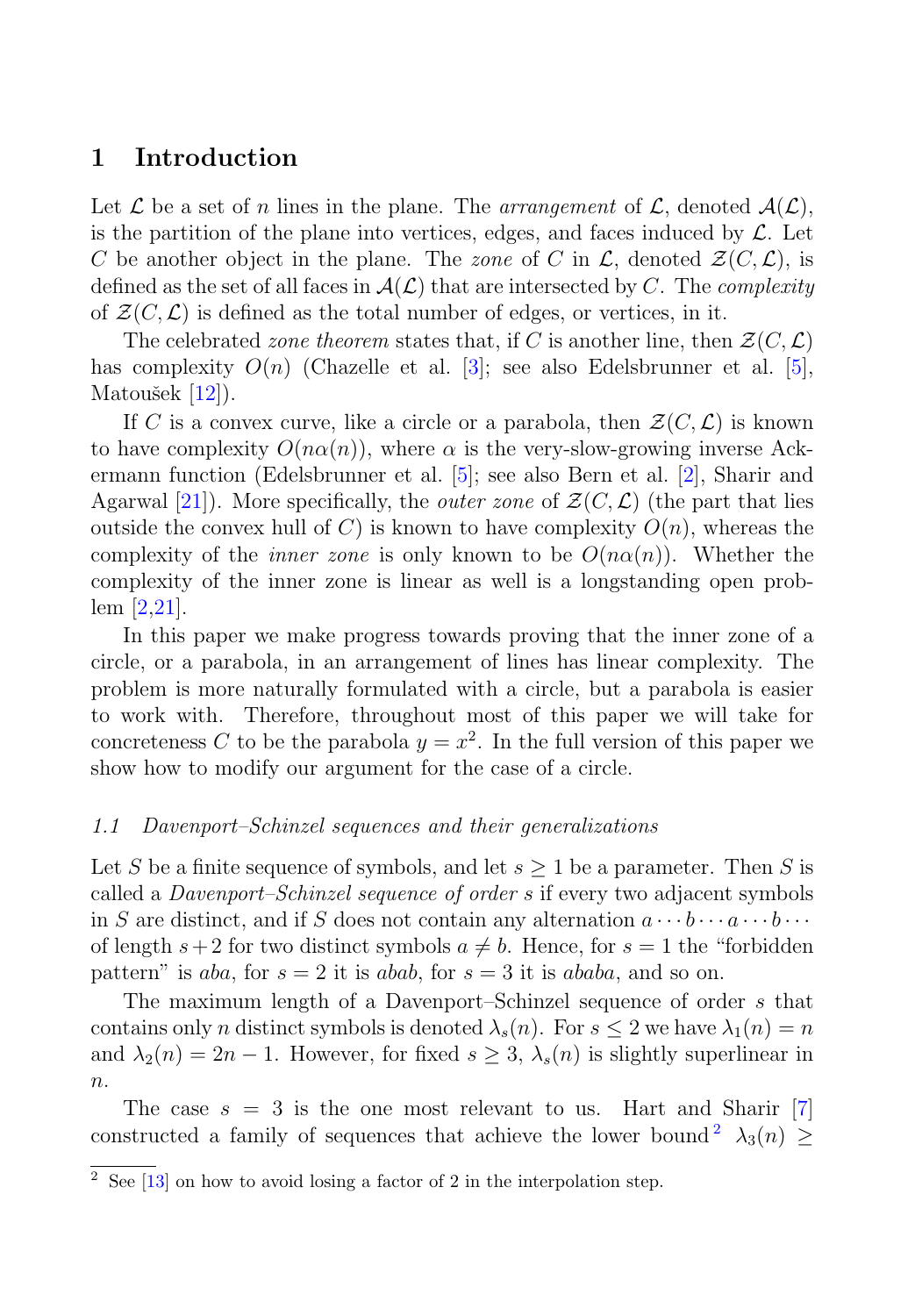$n\alpha(n)-O(n)$ ; and they also proved the asymptotically matching upper bound  $\lambda_3(n) \leq O(n\alpha(n))$ . Klazar [10] subsequently improved the upper bound to  $\lambda_3(n) \leq 2n\alpha(n) + O(n\sqrt{\alpha(n)})$  (recently, Pettie [18] improved the lower-order term to  $O(n)$ ). Nivasch [13] showed that  $\lambda_3(n) \geq 2n\alpha(n)-O(n)$  by extending the Hart–Sharir sequences. Hence,  $\lambda_3(n)=2n\alpha(n) \pm O(n)$ .

For  $s = 4$  we have  $\lambda_4(n) = \Theta(n \cdot 2^{\alpha(n)})$ , and in general,  $\lambda_s(n) = \Theta(n \cdot 2^{\alpha(n)})$  $2^{\text{poly}(\alpha(n))}$  for fixed  $s \geq 4$ , where the polynomial in the exponent is of degree roughly  $s/2$ . See Sharir and Agarwal [21], and subsequent improvements by Nivasch [13], and Pettie [18].

A generalized Davenport–Schinzel sequence is one where the forbidden pattern is not restricted to be  $abab \cdots$ , but it can be any fixed subsequence u. In order for the problem to be nontrivial we must require S to be  $k$ sparse—meaning, every k adjacent symbols in  $S$  must be pairwise distinct where  $k = ||u||$  is the number of distinct symbols in u. For example, if we take  $u = abcacbc$ , then S must not contain any subsequence of the form  $a \cdots b \cdots c \cdots a \cdots c \cdots b \cdots c$  for  $|\{a, b, c\}| = 3$ , and every three adjacent symbols in S must be pairwise distinct.

We denote by  $Ex(u, n)$  the maximum length of a k-sparse, u-avoiding sequence S on n distinct symbols, where  $k = ||u||$ . For every fixed forbidden pattern u,  $Ex(u, n)$  is at most slightly superlinear in n:  $Ex(u, n) = O(n \cdot$  $2^{\text{poly}(\alpha(n))}$ , where the polynomial in the exponent depends on u (Klazar [8], Nivasch [13], Pettie [19]).

Similarly,  $Ex(\lbrace u_1, u_2, \ldots, u_i \rbrace, n)$  denotes the maximum length of a sequence that avoids all the patterns  $u_1, \ldots, u_j$ , is k-sparse for  $k = \min\{||u_1||, \ldots,$  $||u_i||$ , and contains only *n* distinct symbols.

Here we recall the following known facts:

- Ex( $\{ababa, ab\, cabc\}, n) = \Theta(n\alpha(n))$  (Pettie [16]). Indeed, the ababa-free sequences of Hart and Sharir  $[7]$  avoid ab cac cbc as well.<sup>3</sup>
- Ex(ab cacbc, n) =  $\Theta(n\alpha(n))$  (Pettie [17]). The lower bound is achieved by a modification of the Hart–Sharir construction, which does not avoid ababa anymore.
- It is unknown whether  $Ex({ababa, ab\,cache}, n)$  or  $Ex({ababa, ab\, cac\, cbc},$  $(ab \, cac \, cbc)^R$ , n) are superlinear in n (where  $u^R$  denotes the reversal of u). We conjecture that they are both  $O(n)$ .

<sup>3</sup> Spaces are just for clarity.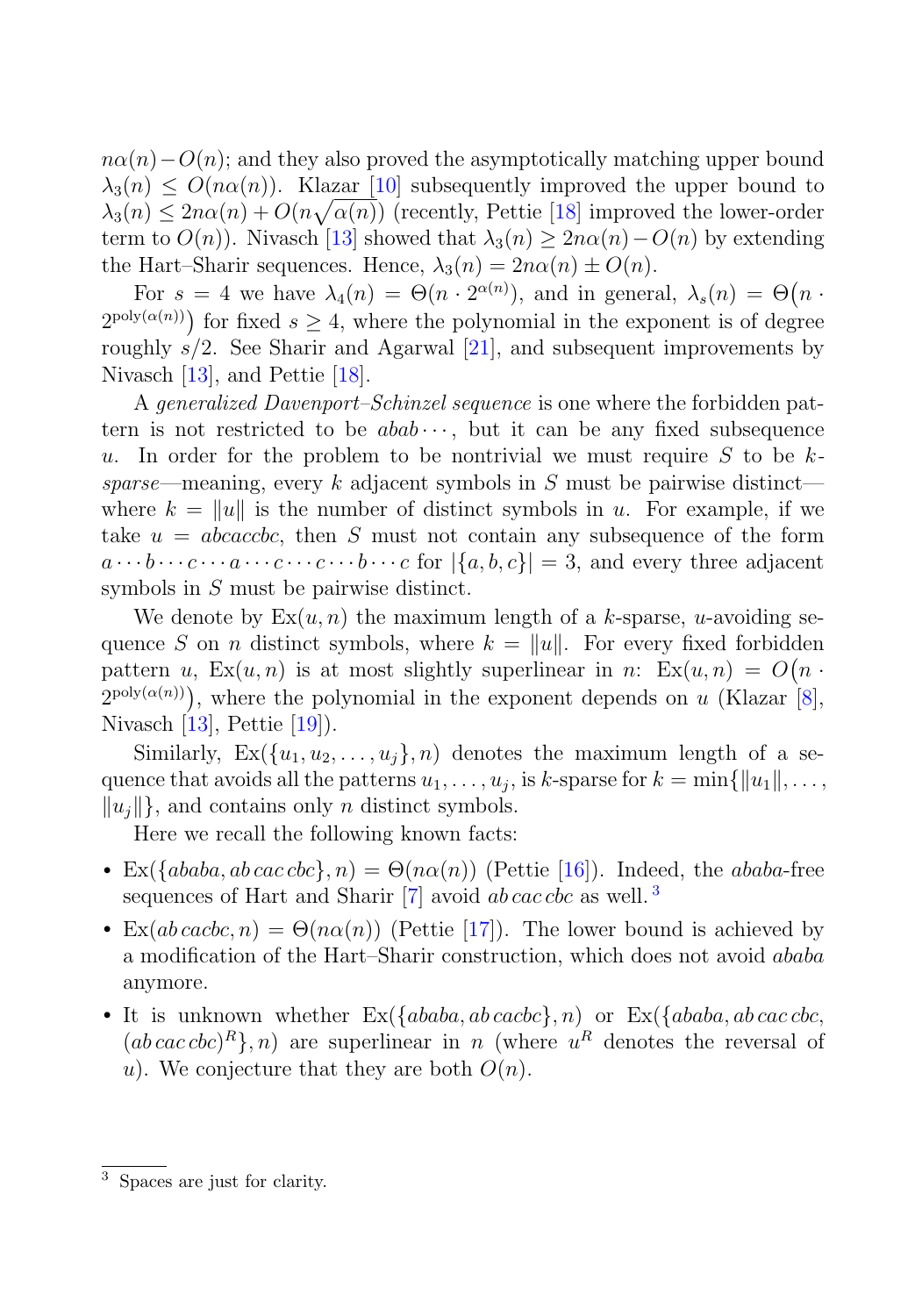#### 1.2 Transcribing the zone into a Davenport–Schinzel sequence

Here we recall the argument of Edelsbrunner et al. [5] showing that the inner complexity of  $\mathcal{Z}(C,\mathcal{L})$  is  $O(n\alpha(n))$ .

Let  $\mathcal L$  be a set of n lines in the plane, and assume for simplicity that C is the parabola  $y = x^2$ . Also assume general position for simplicity.

The lines  $\mathcal L$  partition the convex hull of C into faces, only one of which is unbounded. Let  $\mathcal{L}'$  be the set of n segments obtained by intersecting each line of  $\mathcal L$  with the convex hull of  $C$ .

The complexity of the unbounded face is at most  $n$  (as is the complexity of any single face). To bound the complexity of the remaining faces, we traverse the boundary of the inner zone by starting at the leftmost endpoint of  $\mathcal{L}'$ , and walking around the boundary of the faces, as if the segments were walls which we touch with the left hand at all times, until we reach the rightmost endpoint of  $\mathcal{L}'$ . See Figure 1. We transcribe this tour into a sequence containing 3n distinct symbols as follows:

Each segment  $a \in \mathcal{L}'$  is partitioned by the other segments into smaller pieces. We take two directed copies of each such piece. We call each such copy a *sub-segment*. One sub-segment is placed slightly above a and is directed leftwards, and the other one is placed slightly below a and is directed rightwards. Hence, our tour visits some of these sub-segments, in the directions we have given them, in a certain order.

For each segment  $a$ , the sub-segments of  $a$  that are visited, are visited in counterclockwise order around  $a$ . We first visit some upper sub-segments from right to left, then we visit some lower sub-segments from left to right, and then we again visit some upper sub-segments from right to left.

Sub-segments of the first type are transcribed as  $a'$ ; sub-segments of the second type are transcribed as a, and sub-segments of the third type are transcribed as  $a''$ . See again Figure 1. Let S' be the sequence resulting from the tour.

The restriction of  $S'$  to first-type symbols contains no alternation abab, and it contains no adjacent repetitions either. Hence, it is an order-2 DSsequence and so it has linear length. The same is true for the restriction of  $S'$ to third-type symbols.

Thus, the important part of the sequence  $S'$  is its restriction to secondtype symbols. From now on we denote this subsequence  $S$ , and we call it the lower inner-zone sequence of  $\mathcal{Z}(C,\mathcal{L})$ . The sequence S contains no alternation ababa, and it contains no adjacent repetitions. Hence, S is an order-3 DSsequence, and hence its length is at most  $O(n\alpha(n))$ .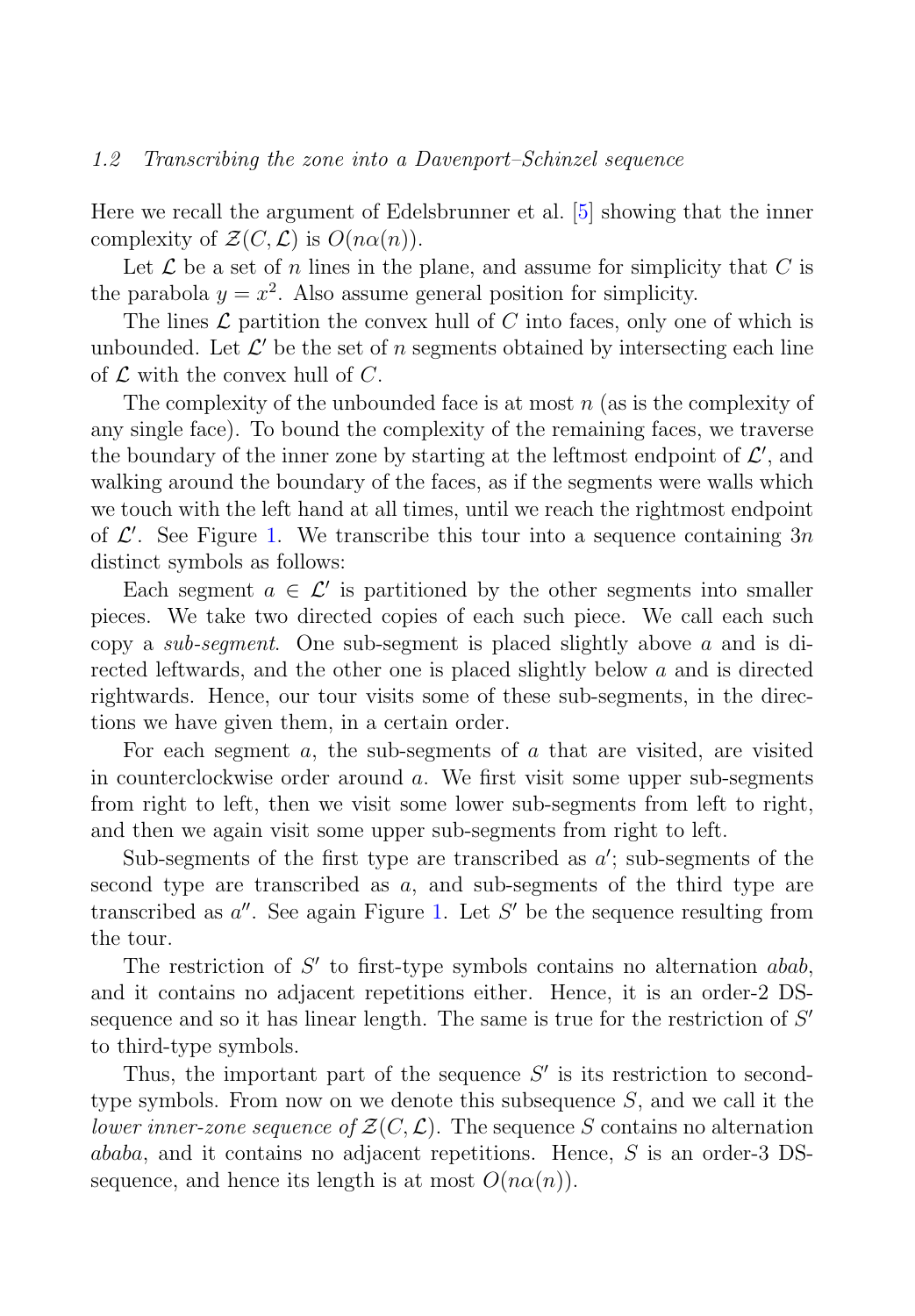

Fig. 1. Traversing the boundary of the inner zone of the parabola.

#### 1.3 Our results

In this paper we offer some evidence for the following conjecture, and make some progress towards proving it:

**Conjecture 1.1** If  $\mathcal L$  is a set of n lines and C is a circle or a parabola, then the lower inner-zone sequence S of  $\mathcal{Z}(C, \mathcal{L})$  has length  $O(n)$ , and hence  $\mathcal{Z}(C,\mathcal{L})$  has at most linear complexity.

Our main result is that there exists a Hart–Sharir sequence that cannot occur as a subsequence of S.

We first present in Section 3 a certain, relatively simple configuration of eleven segments that is impossible. It follows that the sequence S must avoid a certain pattern  $u$  of length 33. This result, however, is useless for establishing Conjecture 1.1, since u contains both  $ab \, cac \, cbc$  and its reversal. Therefore, by the above-mentioned result of Pettie, the Hart–Sharir construction avoids both u and  $u^R$  (which is actually the same as u), and so  $\text{Ex}(\{ababa, u, u^R\}, n) =$  $\Theta(n\alpha(n)).$ 

Section 3 is just a warmup for Section 4. There we construct another impossible configuration  $X$ , this time with 173 segments. We could construct a pattern  $u'$  that, as a consequence, cannot occur in  $S$ , but we abstain from doing so. Instead, we show in the full version of this paper that the Hart– Sharir sequences eventually force the configuration X.

Finally, in Section 5 we discuss why we believe our results support Conjecture 1.1, and we suggest a possible line of attack. We conclude with some open problems.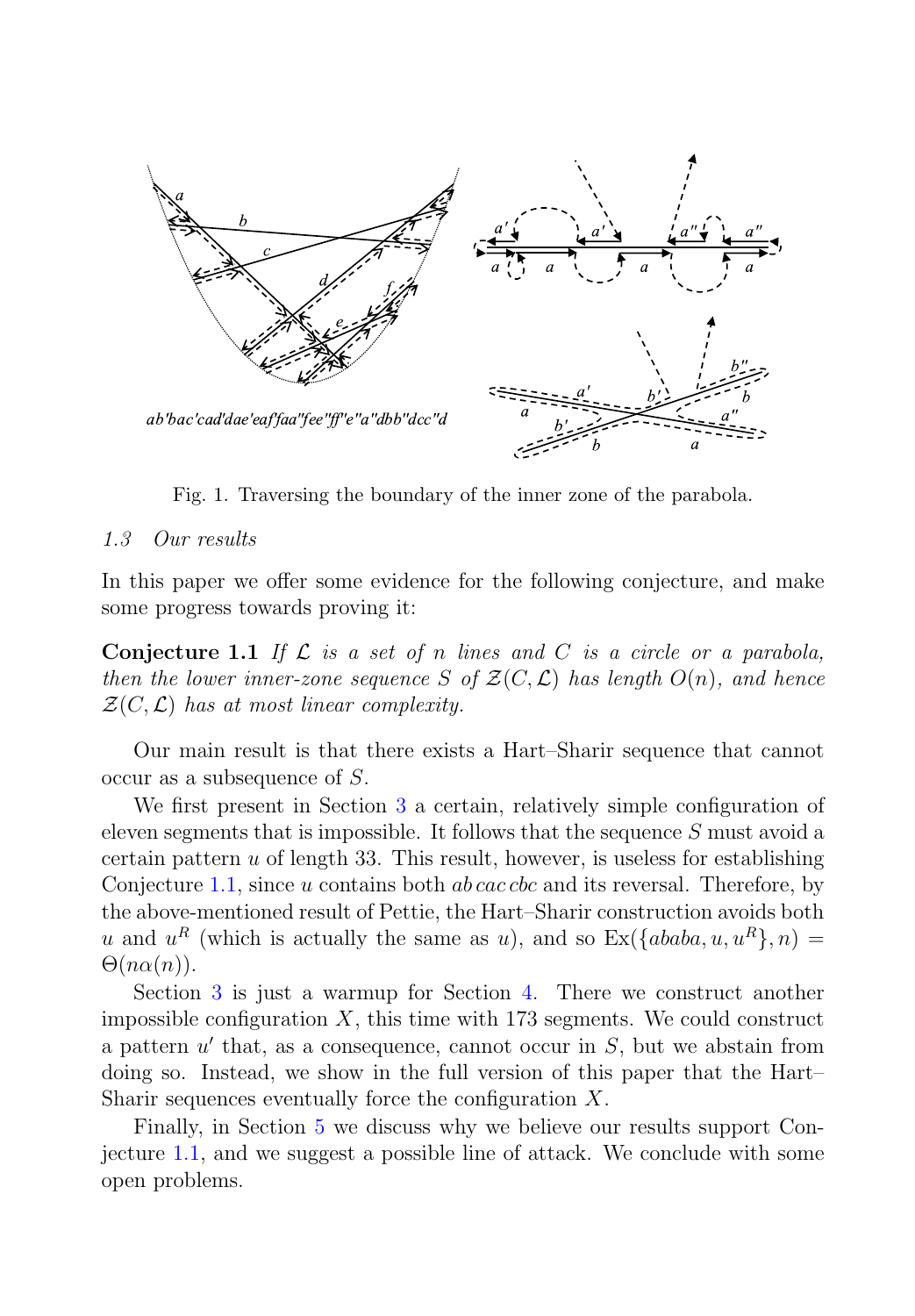## **2 Preliminaries**

Throughout this and the following sections C will denote the parabola  $y = x^2$ , and  $\mathcal{L}'$  will denote a set of n segments with endpoints on C.

The left and right endpoints of a segment  $a \in \mathcal{L}'$  will be denoted  $L_a$  and  $R_a$ , respectively. Whenever we say that a sequence of endpoints appear in a certain order, we mean from left to right.

Two segments  $a, b$  intersect if and only if their endpoints appear in the order  $L_a L_b R_a R_b$  or  $L_b L_a R_b R_a$ .

If  $a_1, \ldots, a_m$  are segments whose endpoints appear in the order  $L_{a_1} \cdots L_{a_m}$  $R_{a_1} \cdots R_{a_m}$ , then they pairwise intersect. If the intersection points  $a_m \cap a_{m-1}$ , ...,  $a_3 ∩ a_2, a_2 ∩ a_1$  appear in this order from left to right, then we say that the segments intersect concavely. If the intersection points appear in the reverse order, then we say that the segments *intersect convexly*.

We will specify configurations of segments by listing the order of their endpoints, and by specifying that some subsets of segments must intersect concavely. We will prove that some configurations are geometrically impossible.

**Lemma 2.1** Let a, b, c, d be four points on the parabola  $C$ , having increasing x-coordinates  $a_x < b_x < c_x < d_x$ . Let  $z = ac \cap bd$ . Define the horizontal distances  $p = b_x - a_x$ ,  $q = d_x - c_x$ ,  $r = z_x - b_x$ ,  $s = c_x - z_x$ . Then  $p/q = r/s$ .

**Observation 2.2** Let S be the lower inner-zone sequence corresponding to  $\mathcal{L}'$  .

- (i) If S contains the subsequence abab, then segments  $a, b \in \mathcal{L}'$  cross, and their endpoints are ordered  $L_a$ ,  $L_b$ ,  $R_a$ ,  $R_b$  from left to right.
- (ii) If S contains the subsequence abcbc, then  $L_a$  lies left of  $L_c$ . Similarly, if S contains cbcba, then  $R_c$  lies left of  $R_a$ .
- (iii) If S contains axaxbxb or axaxybyb, then  $R_a$  lies left of  $L_b$ .

**Observation 2.3** If S contains the "N-shaped" subsequence  $12 \cdots m \cdots$  $212 \cdots m$ , then the corresponding segments must have endpoints in the order  $L_1 \cdots L_m R_1 \cdots R_m$ , and must intersect concavely.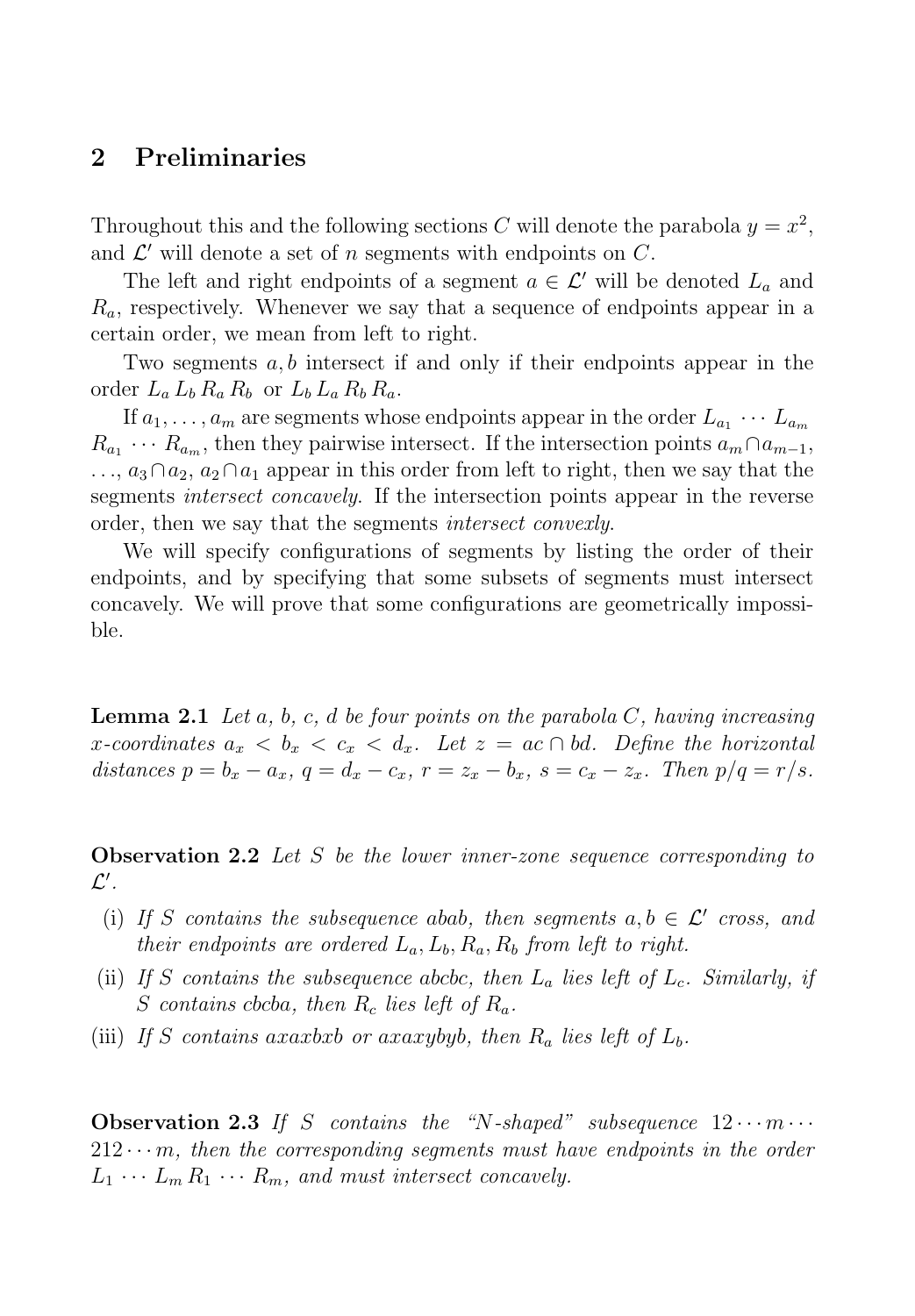

Fig. 2. An impossible configuration of segments.

## **3 Warmup: A simple but useless impossible configuration**

**Theorem 3.1** Let  $a, b, c, d, e, 1, 2, 3, 4, 8, 9$  be eleven segments with endpoints on the parabola C, in left-to-right order

 $L_8 L_1 L_a L_b L_2 R_8 L_c L_d R_1 R_2 L_e R_a L_3 L_4 R_b R_c L_9 R_3 R_d R_e R_4 R_9.$  (1)

Then, it is impossible for segments  $8, 1, 2$  to intersect concavely, segments  $3, 4, 9$  to intersect concavely, and segments a, b, c, d, e to intersect concavely, all at the same time. See Figure 2.

**Corollary 3.2** Let S be the lower inner-zone sequence of the parabola C in an arrangement of lines. Then S cannot contain a subsequence isomorphic to

 $u = 81ab12181cd12dedcbab34bc49434de49.$ 

## **4 A more promising impossible configuration**

We now consider endpoint sequences in which some contiguous subsequences (blocks) that contain only left endpoints are designated as special blocks. It will always be the case that all the special blocks in a sequence have the same length. We denote special blocks by enclosing them in parentheses.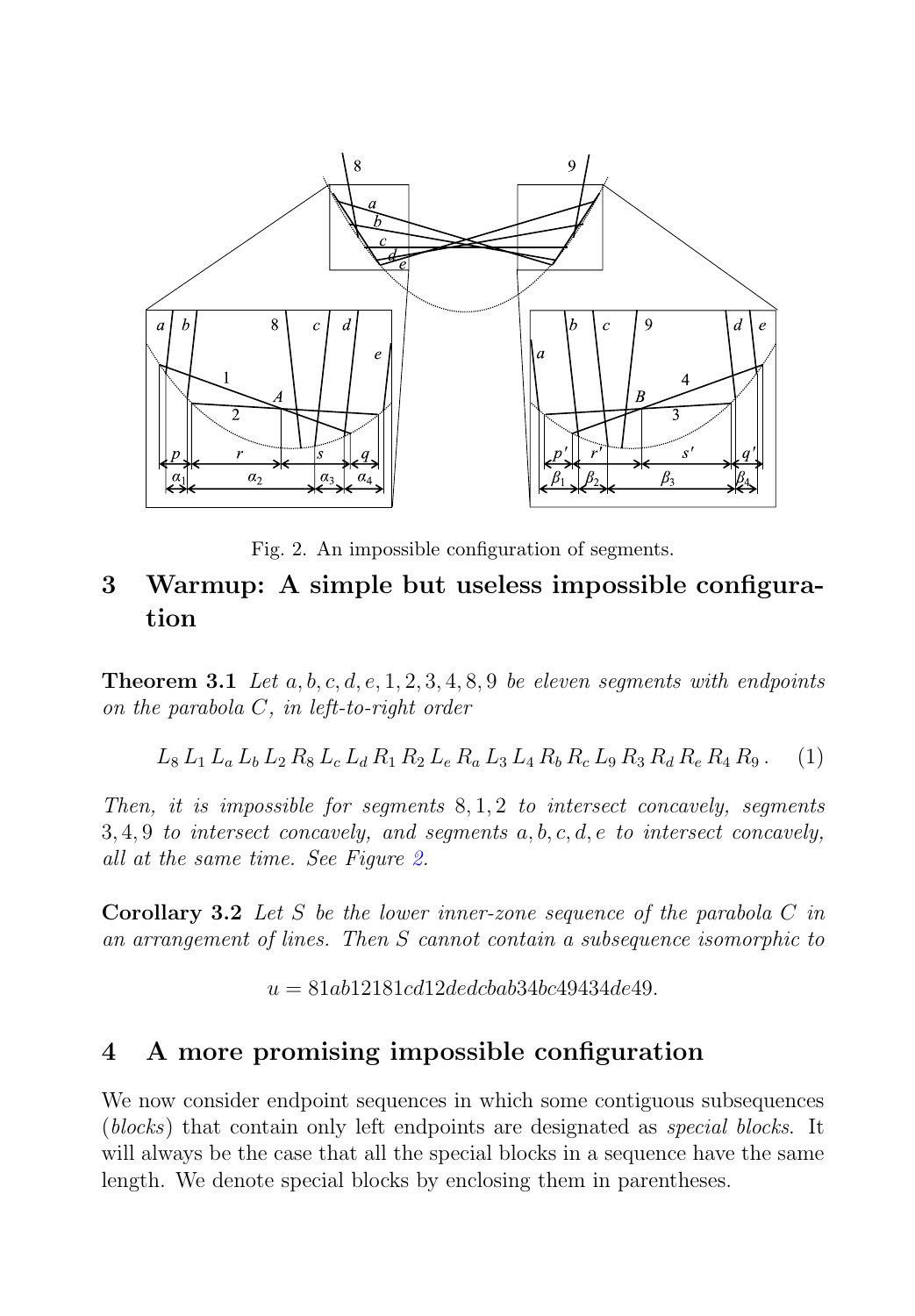We define an operation on endpoint sequences called *endpoint shuffling*. Let A be sequence that has k special blocks of length m, and let B be a sequence that has  $\ell$  special blocks of length k. Then the *endpoint shuffle* of A and B, denoted  $A \circ B$ , is a new sequence having kl special blocks of length  $m+1$ , formed as follows: We make  $\ell$  copies of A (one for each special block of  $B$ ), each one having "fresh" symbols that do not occur in  $B$  nor in any other copy of A.

For each special block  $\Gamma_i = (L_1 \ldots L_k)$  in  $B, 1 \leq i \leq \ell$ , let  $A_i$  be the *i*-th copy of A. We insert each  $L_i$  at the end of the j-th special block of  $A_i$ . Then we insert the resulting sequence in place of  $\Gamma_i$  in B. The result of all these replacements is the desired sequence  $A \circ B$ .

For example, let

$$
A = (L_a) (L_b) (L_c) R_a R_b R_c, \qquad B = (L_1 L_2 L_3) (L_4 L_5 L_6) R_1 R_4 R_2 R_5 R_3 R_6.
$$

Then,

$$
A \circ B = (L_a L_1) (L_b L_2) (L_c L_3) R_a R_b R_c (L_{a'} L_4)
$$
  

$$
(L_{b'} L_5) (L_{c'} L_6) R_{a'} R_{b'} R_{c'} R_1 R_4 R_2 R_5 R_3 R_6.
$$

Now, define the following endpoint sequences:

$$
F_m = (L_1 \cdots L_m) \quad R_1 \cdots R_m, \qquad m \ge 1;
$$
  
\n
$$
Z_m = L_a L_b \quad (L_1 \cdots L_m) \quad R_1 \cdots R_m \quad L_c R_a
$$
  
\n
$$
(L_{m+1} \cdots L_{2m}) \quad R_{m+1} \cdots R_{2m} \quad R_b R_c, \qquad m \ge 1;
$$
  
\n
$$
Y = L_d L_e \left( ) \left( \right) L_f R_d \left( \right) \left( \right) R_e R_f \left( \right) ,
$$

where Y has five empty special blocks.

Define the endpoint sequence

$$
X = Y \circ ((( (Z_1 \circ Z_2) \circ Z_4) \circ Z_8) \circ F_{16}).
$$

X contains 15 sets of segments of types  $a, b, c$  that come from 15 copies of  $Z_m$ ; 16 sets of segments of types d, e, f that come from 16 copies of Y; and 80 "numeric" segments, which are partitioned into 16 5-tuples, according to the 16 copies of Y that contain their left endpoints. Hence, X contains a total of 173 segments.

**Theorem 4.1** It is impossible to realize X such that the segments  $a, b, c$  in each copy of  $Z_m$  intersect concavely, the segments  $d, e, f$  in each copy of Y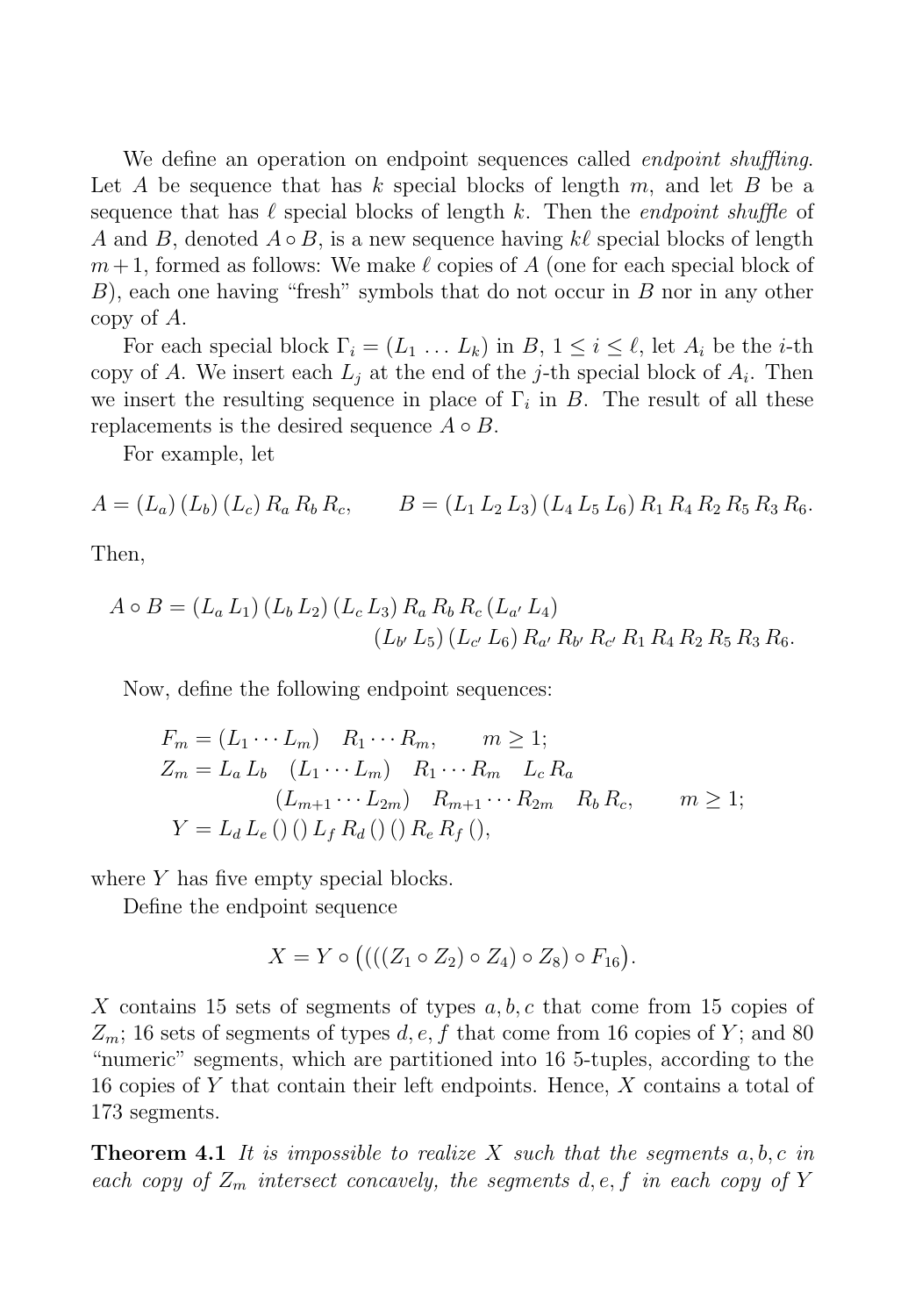intersect concavely, and the five numeric segments in each 5-tuple intersect concavely.

## **5 Discussion**

We believe the Hart–Sharir sequences are the *only* way to achieve superlinearlength  $ababa$ -free sequences.  $4$  Specifically, we conjecture:

**Conjecture 5.1** For every Hart–Sharir sequence  $S_k(m)$  we have

$$
Ex(\{ababa, S_k(m), (S_k(m))^R\}, n) = O(n);
$$

where the hidden constant depends on k and m.

Conjecture 5.1 implies Conjecture 1.1. Conjecture 5.1 is known to be true for  $k = 1$ , since  $S_1(m)$  are N-shaped sequences [11,15]. Hence, the first open case is  $S_2(2) = aba \, cd \, ca \, dbd$  (which is the same as  $(S_2(2))^R$ ). However, as we mentioned in the Introduction, even the weaker conjecture, that  $\text{Ex}(\{ababa, ab\,, n) = O(n)$ , is still open.

#### 5.1 Related open problems

- What if we do not require  $C$  to be a parabola, but only a convex curve? It still seems impossible to implement the above-mentioned construction.
- The longest Davenport–Schinzel sequences of order 4 *(ababab*-free) have length  $\Theta(n \cdot 2^{\alpha(n)})$ . However, no one knows how to realize them as lowerenvelope sequences of parabolic segments. Perhaps it is impossible. One could start by finding forbidden patterns here as well.
- *Higher dimensions:* Raz [20] recently proved that the combinatorial complexity of the outer zone of the boundary of a convex body in an arrangement of hyperplanes in  $R^d$  is  $O(n^{d-1})$ . The complexity of the inner zone is only known to be  $O(n^{d-1} \log n)$  (Aronov et al. [1]). Whether the latter is also linear in  $n$  is an open question.

#### **Acknowledgements**

I would like to give special thanks to Seth Pettie for useful discussions on generalized DS sequences with different forbidden patterns. Thanks also to the EuroComb'15 referees for useful comments, to Micha Sharir for useful

The longer sequences of Nivasch [13] contain the Hart–Sharir sequences.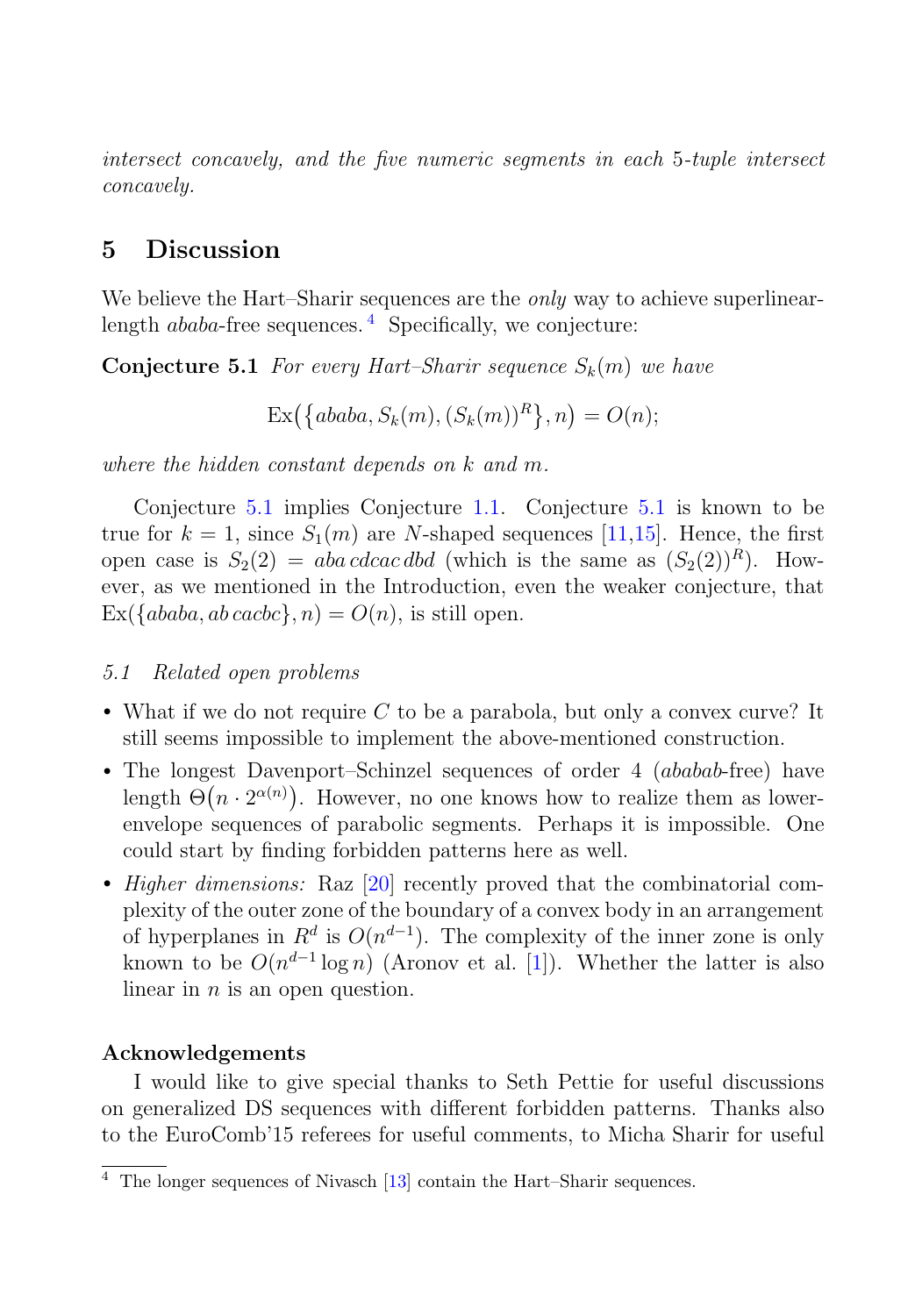discussions, and to Dan Halperin for encouraging me to work on this problem (several years ago).

## **References**

- [1] B. Aronov, M. Pellegrini, and M. Sharir, On the zone of a surface in a hyperplane arrangement, *Discrete Comput. Geom.*, 9:177–186, 1993.
- [2] M. Bern, D. Eppstein, P. Plassmann, and F. Yao, Horizon theorems for lines and polygons, in (Goodman et al., eds.) *Discrete and computational geometry: Papers from the DIMACS special year*, Vol. 6 of *DIMACS Series in Discrete Mathematics and Theoretical Computer Science*, AMS, 1991.
- [3] B. Chazelle, L. Guibas, and D. T. Lee, The power of geometric duality, *BIT* 25:76–90, 1985.
- [4] J. Cibulka and J. Kynčl, Tight bound on the maximum size of a set of permutations with bounded VC-dimension, *J. Comb. Theory A*, 119:1461–1478, 2012.
- [5] H. Edelsbrunner, L. Guibas, J. Pach, R. Pollack, R. Seidel, and M. Sharir, Arrangements of curves in the plane—topology, combinatorics, and algorithms, *Theor. Comput. Sci.*, 92:319–336, 1992.
- $[6]$  J. Fox, J. Pach, and A. Suk, The number of edges in k-quasi-planar graphs, *SIAM J. Discrete Math.*, 27:550–561, 2013.
- [7] S. Hart and M. Sharir, Nonlinearity of Davenport–Schinzel sequences and of generalized path compression schemes, *Combinatorica* 6:151–178, 1986.
- [8] M. Klazar, A general upper bound in extremal theory of sequences, *Comment. Math. Univ. Carol.*, 33:737–746, 1992.
- [9] M. Klazar, Two results on a partial ordering of finite sequences, *Comment. Math. Univ. Carol.*, 34:697–705, 1993.
- [10] M. Klazar, On the maximum lengths of Davenport–Schinzel sequences, in (Graham et al., eds.) *Contemporary Trends in Discrete Mathematics*, Vol. 49 of *DIMACS Series in Discrete Mathematics and Theoretical Computer Science*, AMS, 1999.
- [11] M. Klazar and P. Valtr, Generalized Davenport–Schinzel sequences, *Combinatorica* 14:463–476, 1994.
- [12] J. Matoušek, *Lectures on Discrete Geometry*, Springer, 2002.